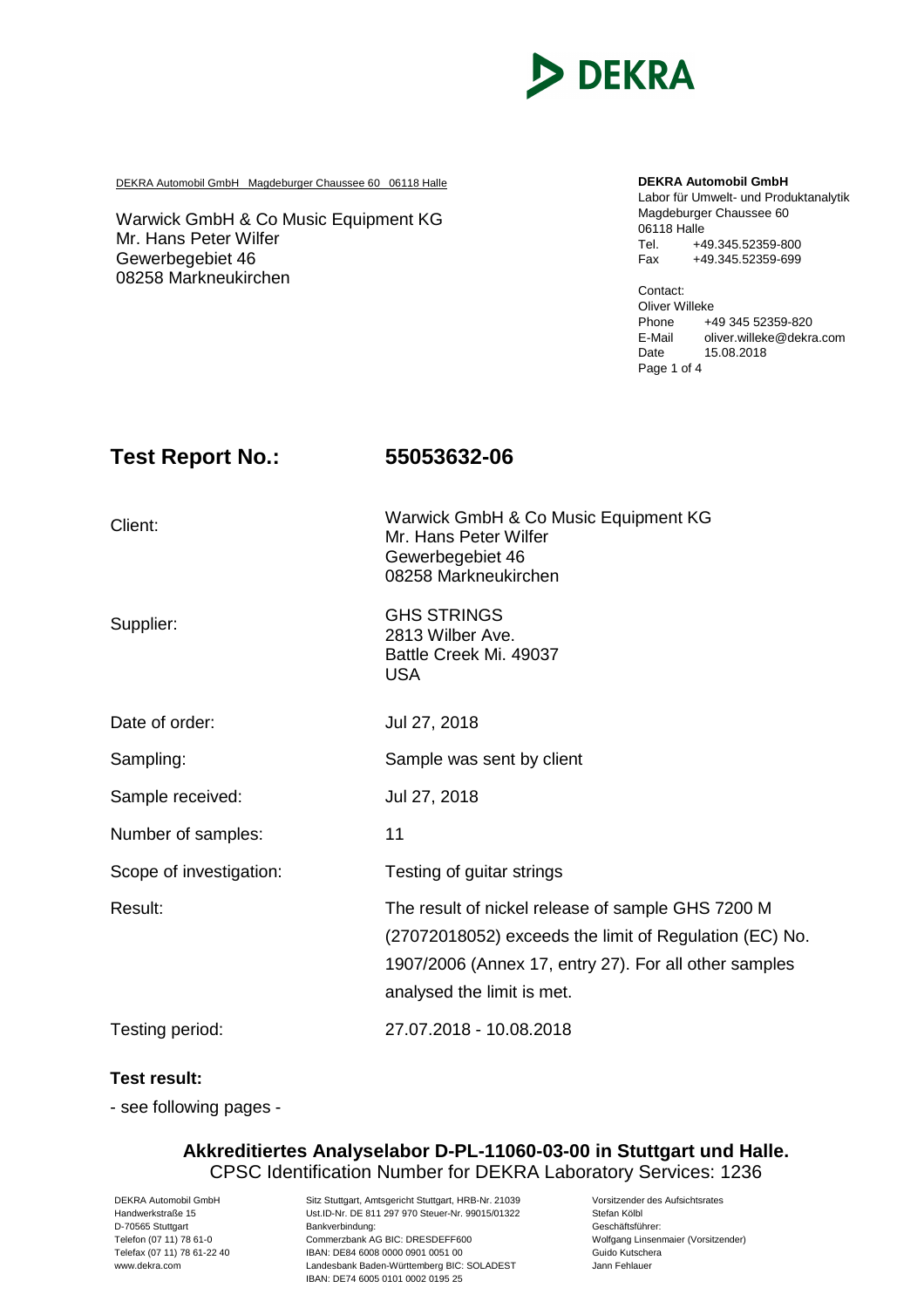

Test Report No. 55053632-06 Version: 1 Page 2 of 4

# **Parameter list :**

| <b>Parameter</b> | <b>Test method</b>                            | Limit of<br>quantification        | Legal limit acc. to<br><b>REACh</b> |
|------------------|-----------------------------------------------|-----------------------------------|-------------------------------------|
| Nickel release   | DIN EN 1811:2015-10 /<br>BVL B 82.02-6:2016-7 | 0.1 $\mu$ g/cm <sup>2</sup> /week | $0.5 \mu g/cm^2$ /week              |

## **Test results:**

| sample no.  | sample designation                                     | <b>Nickel release</b>     |
|-------------|--------------------------------------------------------|---------------------------|
|             |                                                        | µg/cm <sup>2</sup> /Woche |
| 27072018043 | GHS GB L / Boomers Light 010" / 046"                   | < 0.1                     |
| 27072018044 | GHS 3045 L / Boomers Light 040" / 095"                 | 0.31                      |
| 27072018045 | GHS ST L / Super Steels Light 010" / 046"              | < 0.1                     |
| 27072018046 | GHS SS 5000 L / Super Steels Light 040" / 102"         | < 0.1                     |
| 27072018047 | GHS PR L / Progressive Light 010" / 046"               | < 0.1                     |
| 27072018048 | GHS PG 8000 L / Progressive Light 040" / 100"          | < 0.1                     |
| 27072018049 | GHS R+R L / Nickel Rockers Light 010" / 046"           | < 0.1                     |
| 27072018050 | GHS BNR L / Burnished Nickel Light 010" /<br>046"      | < 0.1                     |
| 27072018051 | GHS BF 710 / Bright Flats Light 010" / 046"            | < 0.1                     |
| 27072018052 | GHS 7200 M / Pressurew. All52 Medium 044"/<br>106"     | 2.4                       |
| 27072018053 | GHS PFT 900 L / Precision Flatwnd Light 012"<br>/ 050" | < 0.1                     |

According to your information the strings of one set are produced of identical material. Therefore one string of each set was analysed representing the complete set.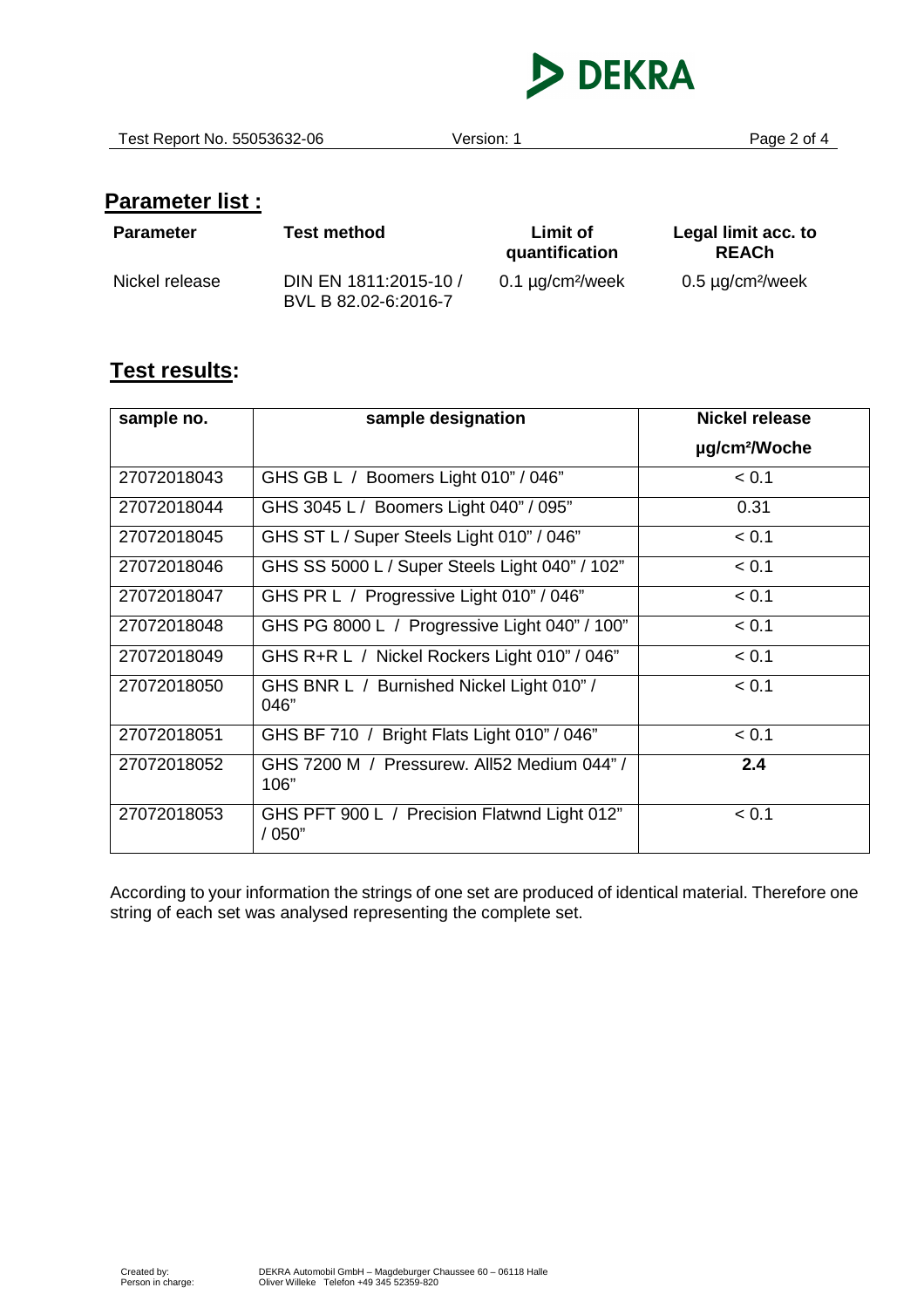

### **Pictures of the samples:**